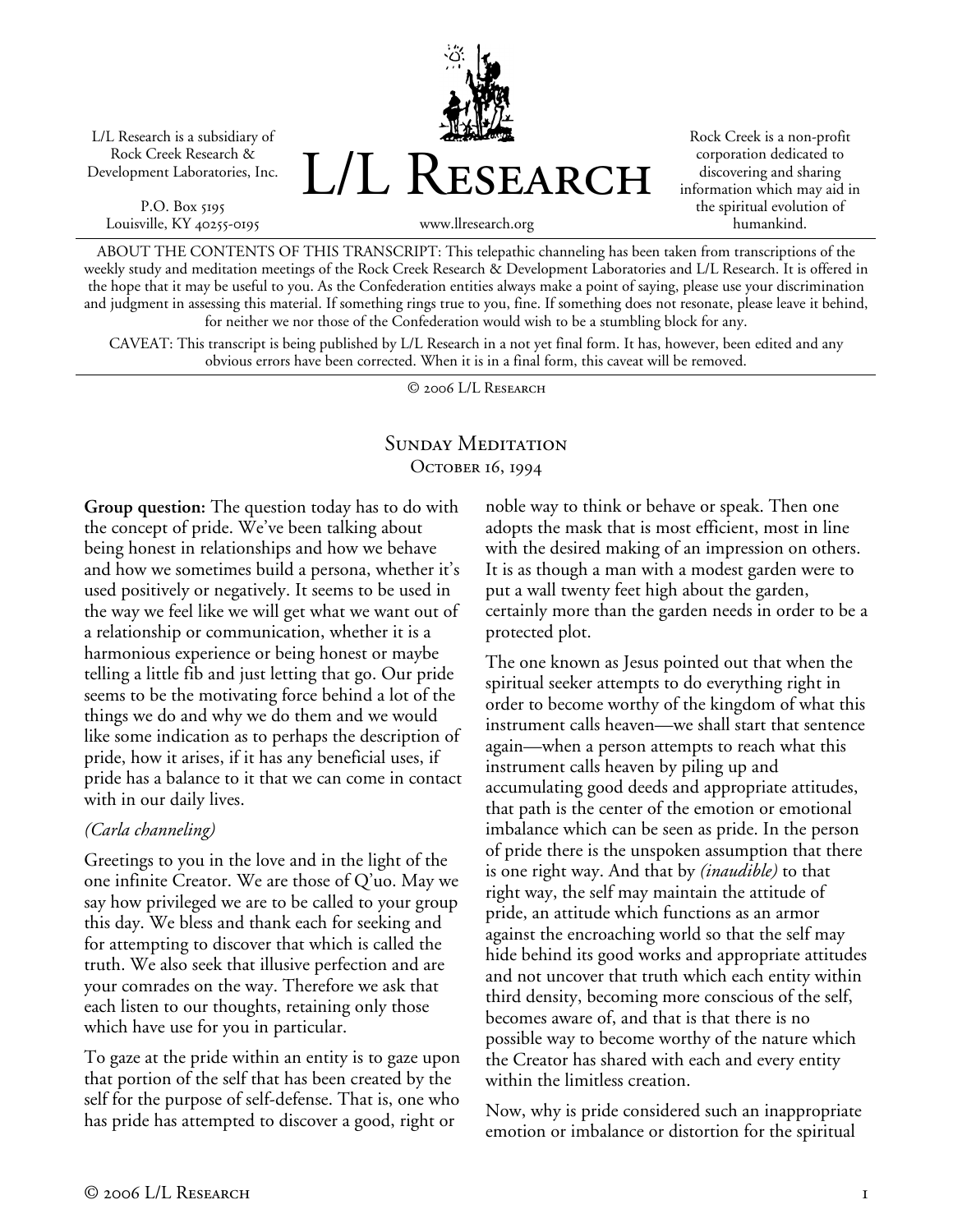seeker? The seeker within the spiritual or metaphysical world is creating itself, nurturing itself within just as the physical self is born with flesh and blood, so the spiritual self may be seen to be born within the consciousness of the seeker when that first choice to seek and to serve is made. The beginner is humble knowing that it is a beginner. This attitude tends quickly to wear off for many seekers and the balance of inquiry and contemplation is overset by each choice which moves away from inquiry and answers new questions with old answers. For the truth or the ideal is actually far more subtle than one truth, one ideal. There are currents and movements within truth which the seeker moves into and out of repeatedly throughout the process of receiving essential input and choosing the portions of that input that the self shall react to in first priority.

If you would characterize pride in a simple way, it could perhaps be seen to represent the Earth itself and the kingdom upon it which humankind has built. In this model or way or parable of seeing pride, the world becomes a worldly, corrupted and imperfect world, whereas the world of the spiritual is seen as that which is better, non-material, a higher way. Spiritual pride may be measured by how far from the everyday experience the seeker has placed itself, by which we mean that if an entity decides it cannot worship or seek or meditate or learn spiritually in the everyday world, then to that extent the entity is dealing with spiritual pride. For the energies that are metaphysical are energies that move as the wind into any situation and burn like fire, tempering and refining in the very crux and heat of the everyday.

Now, we are not saying that those who choose to be solitary or within religious orders and seek spiritually are all filled with pride. We simply say that insofar as an entity seeks, eschewing and looking down upon the world without it, and feeling scorn for that everyday world, to that extent the entity is dealing with a false image or idea or paradigm of what spiritual seeking is about. For the service-to-others seeker the path of seeking lies squarely through servitude and servant ministry. The more of humility and the less of grandeur that seems to adhere to a position or line of investigation, the greater chance that line of investigation has of being a good and appropriate model to follow.

The teacher known as Jesus offered a simple parable which may aid this discussion. This entity pointed out that there was a wealthy man who was very, very careful to say all of his prayers, to cover himself with ashes in the public streets, to show the depth of a religious penitent. This sort of man, then, was seen as one who would say to himself, "I am glad I am not as other men are, thieves and robbers. I have two fast days a week. I give much money to the temple." Then there was another man beside this proud man who only knelt upon the ground and said, "Lord have mercy on me." The one known as Jesus then asked, "Which of these two men went home justified?"

Dear ones, we know that you know the answer. That entity who asked for mercy had a clear and honest awareness of its position, spiritually speaking. For any of the infinite Creator's creatures, the honest evaluation of self shall inevitably include a request for mercy, for there is no way an entity within illusion can build perfection. This is not a goal that we would recommend to any. The striving for perfection is seen by many, and certainly this instrument, to be an important goad, urging the self always onward to a more wholehearted effort, a more total attempt to be perfect. We suggest that a little of this thinking will be adequate. In other words, it is acceptable and wise to keep the ideal in mind, to aim for. However, to give the self the hard time if that perfection is not reached, or to give oneself the patting upon the back if the self perceives perfection has been reached, these are not the ways that shall produce learning.

We find that there is a true desire within each to relate the self back into the society in a way that produces more love, more compassion, more understanding, to make the world a better place. While this is certainly a good attitude, the center or middle way that this entity spoke of earlier must move back into that place where the self is seen as a servant and the question is, "Not my will here, but Thine needs to be known. So Creator, what is Your will for me?" Then if the impulse or inspiration moves to small or great success, neither matters, for the attempt given in wholehearted and singleminded effort is the total and sum of that which metaphysically matters.

To bleach the pride from this attempt to strive towards perfection, simply remove the editor and